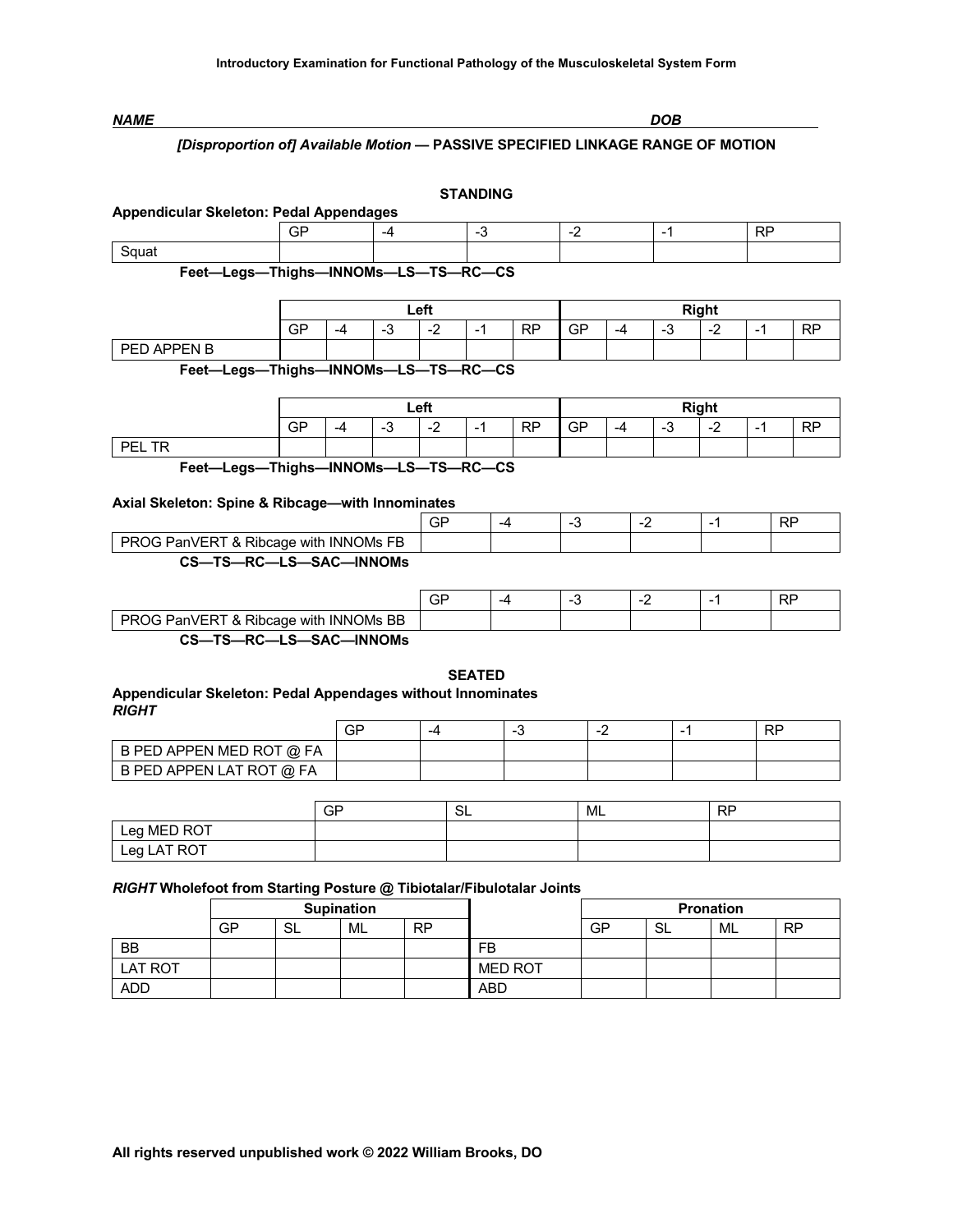| <b>RIGHT Hindfoot</b>      |    |    | in Wholefoot BB |           |                             |    |           | in Wholefoot FB |           |
|----------------------------|----|----|-----------------|-----------|-----------------------------|----|-----------|-----------------|-----------|
|                            | GP | SL | ML              | <b>RP</b> |                             | GP | <b>SL</b> | ML              | <b>RP</b> |
| TIB on TAL Glide ANT       |    |    |                 |           | TIB on TAL Glide POST       |    |           |                 |           |
| FIB on TIB & TAL Glide ANT |    |    |                 |           | FIB on TIB & TAL Glide POST |    |           |                 |           |
| SIMUL CAL LAT Turn         |    |    |                 |           | SIMUL CAL MED Turn          |    |           |                 |           |
| & ADD on TAL               |    |    |                 |           | & ABD on TAL                |    |           |                 |           |

## *RIGHT* **CR-ROT between Hindfoot and Midfoot in Wholefoot Starting Posture**

## **SIMUL Midfoot MED Turn Hindfoot LAT Turn SIMUL Midfoot LAT Turn Hindfoot MED Turn**

| ات<br>$ -$ | ML | חס<br>`` | ___ | ◡ | ML |  |
|------------|----|----------|-----|---|----|--|
|            |    |          |     |   |    |  |

| <b>RIGHT Midfoot</b><br>in Wholefoot BB |    |         |    |    |                          |                   | in Wholefoot FB |    |           |
|-----------------------------------------|----|---------|----|----|--------------------------|-------------------|-----------------|----|-----------|
| 3-D Arch                                |    | Peaking |    |    |                          | <b>Flattening</b> |                 |    |           |
|                                         | GP | SL      | ML | RP |                          | GP                | SL              | ML | <b>RP</b> |
| NAV MED Turn                            |    |         |    |    | NAV LAT Turn             |                   |                 |    |           |
| <b>CUB LAT Turn</b>                     |    |         |    |    | <b>CUB MED Turn</b>      |                   |                 |    |           |
| MED CUNE MED Turn                       |    |         |    |    | <b>MED CUNE LAT Turn</b> |                   |                 |    |           |
| <b>CEN CUNE ANT TR</b>                  |    |         |    |    | <b>CEN CUNE POST TR</b>  |                   |                 |    |           |
| LAT CUNE LAT Turn                       |    |         |    |    | LAT CUNE MED Turn        |                   |                 |    |           |

## *RIGHT* **Forefoot in Starting Posture**

| 3-D Arch             | Peaking |    |    |           |                       |    | <b>Flattening</b> |    |           |
|----------------------|---------|----|----|-----------|-----------------------|----|-------------------|----|-----------|
|                      | GP      | SL | ML | <b>RP</b> |                       | GP | SL                | ML | <b>RP</b> |
| MT Complex ADD       |         |    |    |           | MT Complex ABD        |    |                   |    |           |
| MT Complex LAT Turn  |         |    |    |           | MT Complex MED Turn   |    |                   |    |           |
| MT 1/2/3/4/5 BB      |         |    |    |           | MT 1/2/3/4/5 FB       |    |                   |    |           |
| GT BB                |         |    |    |           | <b>GT FB</b>          |    |                   |    |           |
| <b>GT ADD</b>        |         |    |    |           | <b>GT ABD</b>         |    |                   |    |           |
| Distal PHAL ANT Tilt |         |    |    |           | Distal PHAL POST Tilt |    |                   |    |           |

## *LEFT*

|                          | GP | -4 | ÷4 | <b>RP</b> |
|--------------------------|----|----|----|-----------|
| B PED APPEN MED ROT @ FA |    |    |    |           |
| B PED APPEN LAT ROT @ FA |    |    |    |           |

|             | GP | $\sim$<br>ഄഄ | ML | <b>RP</b> |
|-------------|----|--------------|----|-----------|
| Leg MED ROT |    |              |    |           |
| Leg LAT ROT |    |              |    |           |

## *LEFT* **Wholefoot from Starting Posture @ Tibiotalar/Fibulotalar Joints**

|                | <b>Supination</b> |     |    |           |                |    |      | <b>Pronation</b> |           |
|----------------|-------------------|-----|----|-----------|----------------|----|------|------------------|-----------|
|                | GP                | -SL | ML | <b>RP</b> |                | GP | - SL | ML               | <b>RP</b> |
| <b>BB</b>      |                   |     |    |           | <b>FB</b>      |    |      |                  |           |
| <b>LAT ROT</b> |                   |     |    |           | <b>MED ROT</b> |    |      |                  |           |
| <b>ADD</b>     |                   |     |    |           | <b>ABD</b>     |    |      |                  |           |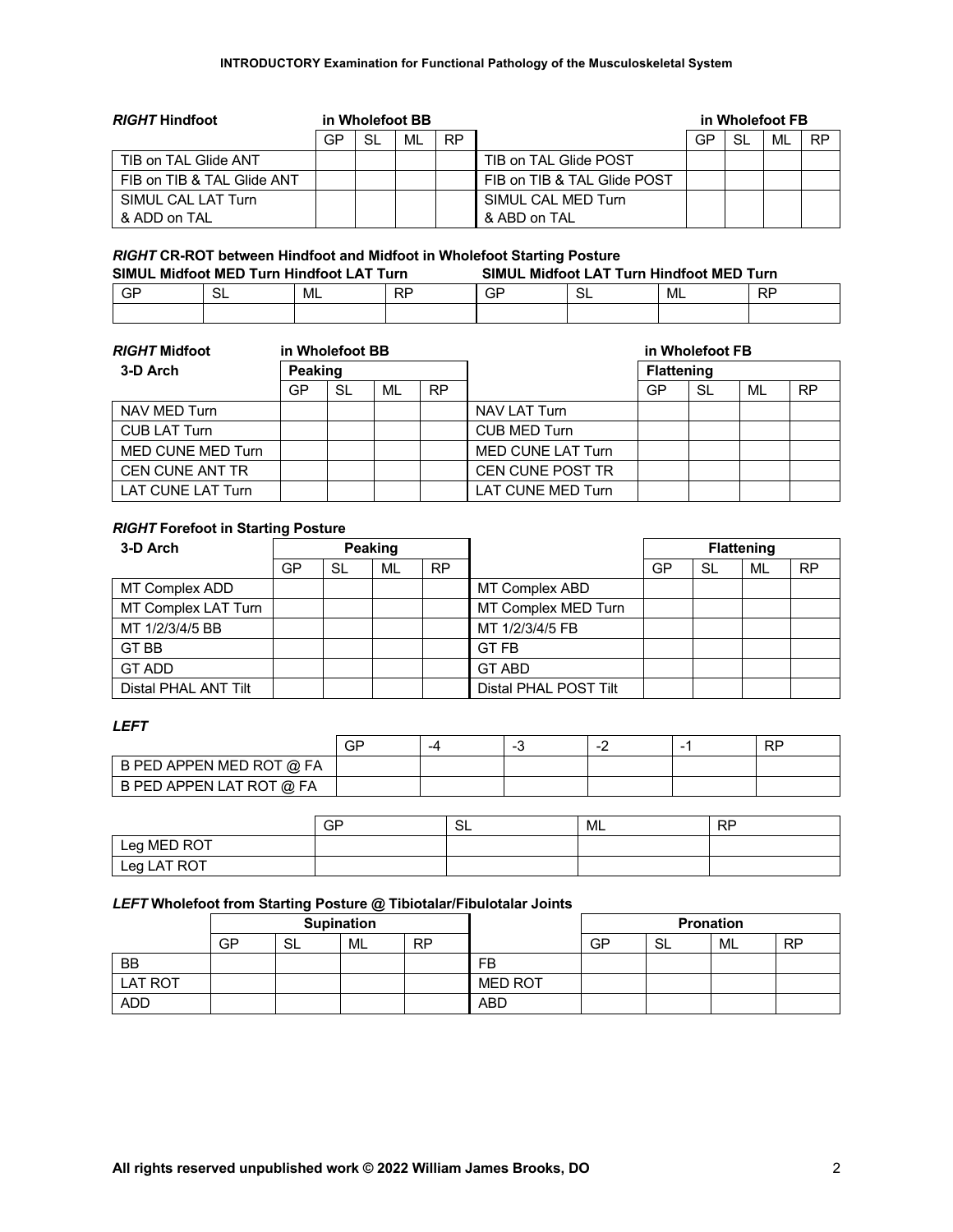| LEFT Hindfoot              | in Wholefoot BB |    |    |     |                             |    |    | in Wholefoot FB |           |
|----------------------------|-----------------|----|----|-----|-----------------------------|----|----|-----------------|-----------|
|                            | GP              | SL | ML | RP. |                             | GP | SL | ML              | <b>RP</b> |
| TIB on TAL Glide ANT       |                 |    |    |     | TIB on TAL Glide POST       |    |    |                 |           |
| FIB on TIB & TAL Glide ANT |                 |    |    |     | FIB on TIB & TAL Glide POST |    |    |                 |           |
| SIMUL CAL LAT Turn         |                 |    |    |     | SIMUL CAL MED Turn          |    |    |                 |           |
| & ADD on TAL               |                 |    |    |     | & ABD on TAL                |    |    |                 |           |

## *LEFT* **CR-ROT between Hindfoot and Midfoot in Wholefoot Starting Posture**

|    | <b>SIMUL Midfoot MED Turn Hindfoot LAT Turn</b> |    |           |    | <b>SIMUL Midfoot LAT Turn Hindfoot MED Turn</b> |    |           |
|----|-------------------------------------------------|----|-----------|----|-------------------------------------------------|----|-----------|
| GP | C1<br>ື                                         | ML | <b>RP</b> | GP | ഄഺ                                              | ML | <b>RP</b> |
|    |                                                 |    |           |    |                                                 |    |           |

| <b>LEFT Midfoot</b>    |    | in Wholefoot BB |                |           |                          |    | in Wholefoot FB   |    |           |
|------------------------|----|-----------------|----------------|-----------|--------------------------|----|-------------------|----|-----------|
| 3-D Arch               |    |                 | <b>Peaking</b> |           |                          |    | <b>Flattening</b> |    |           |
|                        | GP | SL              | ML             | <b>RP</b> |                          | GP | SL                | ML | <b>RP</b> |
| NAV LAT Turn           |    |                 |                |           | NAV MED Turn             |    |                   |    |           |
| <b>CUB LAT Turn</b>    |    |                 |                |           | <b>CUB MED Turn</b>      |    |                   |    |           |
| MED CUNE LAT Turn      |    |                 |                |           | MED CUNE MED Turn        |    |                   |    |           |
| <b>CEN CUNE ANT TR</b> |    |                 |                |           | <b>CEN CUNE POST TR</b>  |    |                   |    |           |
| LAT CUNE LAT Turn      |    |                 |                |           | <b>LAT CUNE MED Turn</b> |    |                   |    |           |

## *LEFT* **Forefoot in Starting Posture**

| 3-D Arch              |    |           | Peaking |           |                      | <b>Flattening</b> |    |    |           |
|-----------------------|----|-----------|---------|-----------|----------------------|-------------------|----|----|-----------|
|                       | GP | <b>SL</b> | ML      | <b>RP</b> |                      | GP                | SL | ML | <b>RP</b> |
| MT Complex ADD        |    |           |         |           | MT Complex ABD       |                   |    |    |           |
| MT Complex LAT Turn   |    |           |         |           | MT Complex MED Turn  |                   |    |    |           |
| MT 1/2/3/4/5 BB       |    |           |         |           | MT 1/2/3/4/5 FB      |                   |    |    |           |
| GT BB                 |    |           |         |           | <b>GT FB</b>         |                   |    |    |           |
| <b>GT ADD</b>         |    |           |         |           | <b>GT ABD</b>        |                   |    |    |           |
| Distal PHAL POST Tilt |    |           |         |           | Distal PHAL ANT Tilt |                   |    |    |           |

## **Appendicular Skeleton: Cephalic Appendages**

| --          |    |    | -- |         |                          |           |    |    |    |                  |   |           |
|-------------|----|----|----|---------|--------------------------|-----------|----|----|----|------------------|---|-----------|
|             |    |    |    | Left    |                          |           |    |    |    | <b>Right</b>     |   |           |
|             | GP | -4 | -3 | ີ<br>-4 | $\overline{\phantom{0}}$ | <b>RP</b> | GP | -4 | -3 | $\sim$ $\lambda$ | - | <b>RP</b> |
| SIMUL S ABD |    |    |    |         |                          |           |    |    |    |                  |   |           |
| SIMUL S FB  |    |    |    |         |                          |           |    |    |    |                  |   |           |
| SIMUL S BB  |    |    |    |         |                          |           |    |    |    |                  |   |           |

|                              | Left |    |    |           |    |    | <b>Right</b> |           |
|------------------------------|------|----|----|-----------|----|----|--------------|-----------|
|                              | GP   | SL | ML | <b>RP</b> | GP | SL | ML           | <b>RP</b> |
| 90° B Forearm PRON BB        |      |    |    |           |    |    |              |           |
| MED ROT @ Shoulder           |      |    |    |           |    |    |              |           |
| 90° B Forearm PRON BB        |      |    |    |           |    |    |              |           |
| MED ROT FB @ HU/HR           |      |    |    |           |    |    |              |           |
| Scapular Gapping             |      |    |    |           |    |    |              |           |
| CLAV MED ROT @ SC POST Glide |      |    |    |           |    |    |              |           |
| CLAV LAT ROT @ SC ANT Glide  |      |    |    |           |    |    |              |           |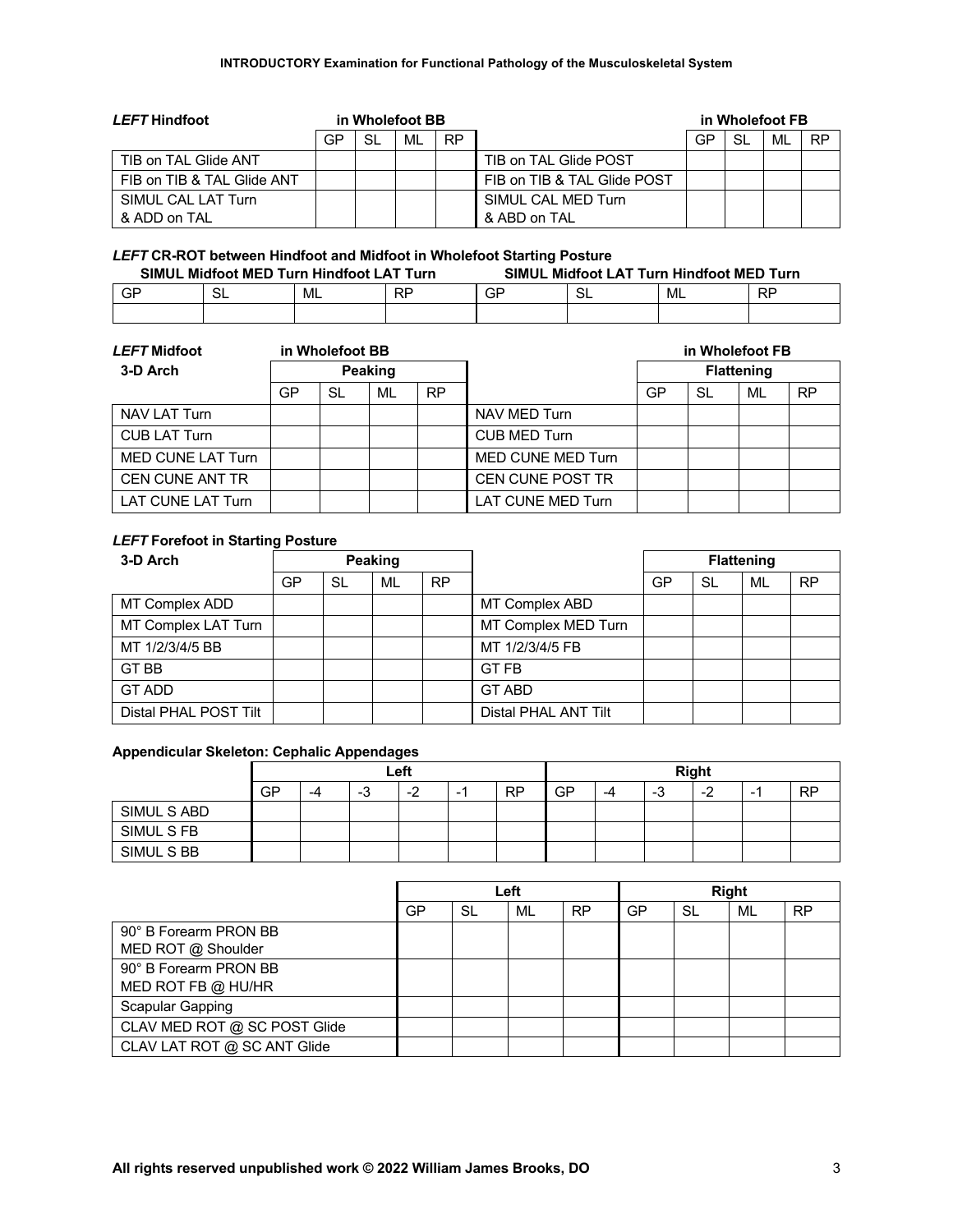| <b>Axial Skeleton</b>        |           |      |           |      |      |           |           |           |           |      |              |           |           |           |
|------------------------------|-----------|------|-----------|------|------|-----------|-----------|-----------|-----------|------|--------------|-----------|-----------|-----------|
|                              |           |      |           | Left |      |           |           |           |           |      | <b>Right</b> |           |           |           |
|                              | <b>GP</b> | $-4$ | $-3$      | $-2$ | $-1$ |           | <b>RP</b> | <b>GP</b> | $-4$      | $-3$ | $-2$         |           | $-1$      | <b>RP</b> |
| CS SB                        |           |      |           |      |      |           |           |           |           |      |              |           |           |           |
| <b>CS TRANP-ROT</b>          |           |      |           |      |      |           |           |           |           |      |              |           |           |           |
|                              |           |      |           |      |      |           |           |           |           |      |              |           |           |           |
|                              | GP        |      | -4        |      | $-3$ |           |           | $-2$      |           | $-1$ |              |           | <b>RP</b> |           |
| CS <sub>FB</sub>             |           |      |           |      |      |           |           |           |           |      |              |           |           |           |
| CS BB                        |           |      |           |      |      |           |           |           |           |      |              |           |           |           |
| <b>COROP B</b>               |           |      |           |      |      |           |           |           |           |      |              |           |           |           |
|                              | <b>GP</b> |      | $-4$      |      | $-3$ |           |           | $-2$      |           | $-1$ |              |           | <b>RP</b> |           |
| Panspinal SB L               |           |      |           |      |      |           |           |           |           |      |              |           |           |           |
| CS-TS-RC-LS-SAC              |           |      |           |      |      |           |           |           |           |      |              |           |           |           |
|                              |           |      | <b>GP</b> |      |      | <b>SL</b> |           |           | <b>ML</b> |      |              | <b>RP</b> |           |           |
| POST L Rib 1 PED COROP-Tilt  |           |      |           |      |      |           |           |           |           |      |              |           |           |           |
| POST L Rib 2 PED COROP-Tilt  |           |      |           |      |      |           |           |           |           |      |              |           |           |           |
| POST L Rib 3 PED COROP-Tilt  |           |      |           |      |      |           |           |           |           |      |              |           |           |           |
|                              |           |      |           |      |      |           |           |           |           |      |              |           |           |           |
|                              |           |      | <b>GP</b> |      | $-4$ |           | $-3$      |           | $-2$      |      | $-1$         |           | <b>RP</b> |           |
| Panspinal SB R               |           |      |           |      |      |           |           |           |           |      |              |           |           |           |
| CS-TS-RC-LS-SAC              |           |      |           |      |      |           |           |           |           |      |              |           |           |           |
|                              |           |      | GP        |      |      | <b>SL</b> |           |           | ML        |      |              | <b>RP</b> |           |           |
| POST R Rib 1 PED COROP-Tilt  |           |      |           |      |      |           |           |           |           |      |              |           |           |           |
| POST R Rib 2 PED COROP-Tilt  |           |      |           |      |      |           |           |           |           |      |              |           |           |           |
| POST R Rib 3 PED COROP-Tilt  |           |      |           |      |      |           |           |           |           |      |              |           |           |           |
|                              |           |      |           |      |      |           |           |           |           |      |              |           |           |           |
| <b>TRANP CR-ROT/TURN</b>     |           |      |           |      |      |           |           |           |           |      |              |           |           |           |
|                              |           |      | <b>GP</b> |      | $-4$ |           |           | $-3$      | $-2$      |      | $-1$         |           | <b>RP</b> |           |
| TLS SAC with RC TRANP-ROT L  |           |      |           |      |      |           |           |           |           |      |              |           |           |           |
| TS-RC-LS-SAC                 |           |      |           |      |      |           |           |           |           |      |              |           |           |           |
|                              |           |      | <b>GP</b> |      |      | <b>SL</b> |           |           | ML        |      |              | <b>RP</b> |           |           |
| POST L Rib 1 MED CR-ROT/Turn |           |      |           |      |      |           |           |           |           |      |              |           |           |           |
| POST L Rib 2 MED CR-ROT/Turn |           |      |           |      |      |           |           |           |           |      |              |           |           |           |

| POST L Rib 3 MED CR-ROT/Turn       |    |    |     |                |           |
|------------------------------------|----|----|-----|----------------|-----------|
|                                    |    |    |     |                |           |
|                                    | GP | -4 | ÷., | $\blacksquare$ | <b>RP</b> |
| TLS SAC with RC TRANP-ROT <b>R</b> |    |    |     |                |           |

## **TS—RC—LS—SAC**

|                                     | GP | -SL | ML | <b>RP</b> |
|-------------------------------------|----|-----|----|-----------|
| POST <b>R</b> Rib 1 MED CR-ROT/Turn |    |     |    |           |
| POST <b>R</b> Rib 2 MED CR-ROT/Turn |    |     |    |           |
| POST <b>R</b> Rib 3 MED CR-ROT/Turn |    |     |    |           |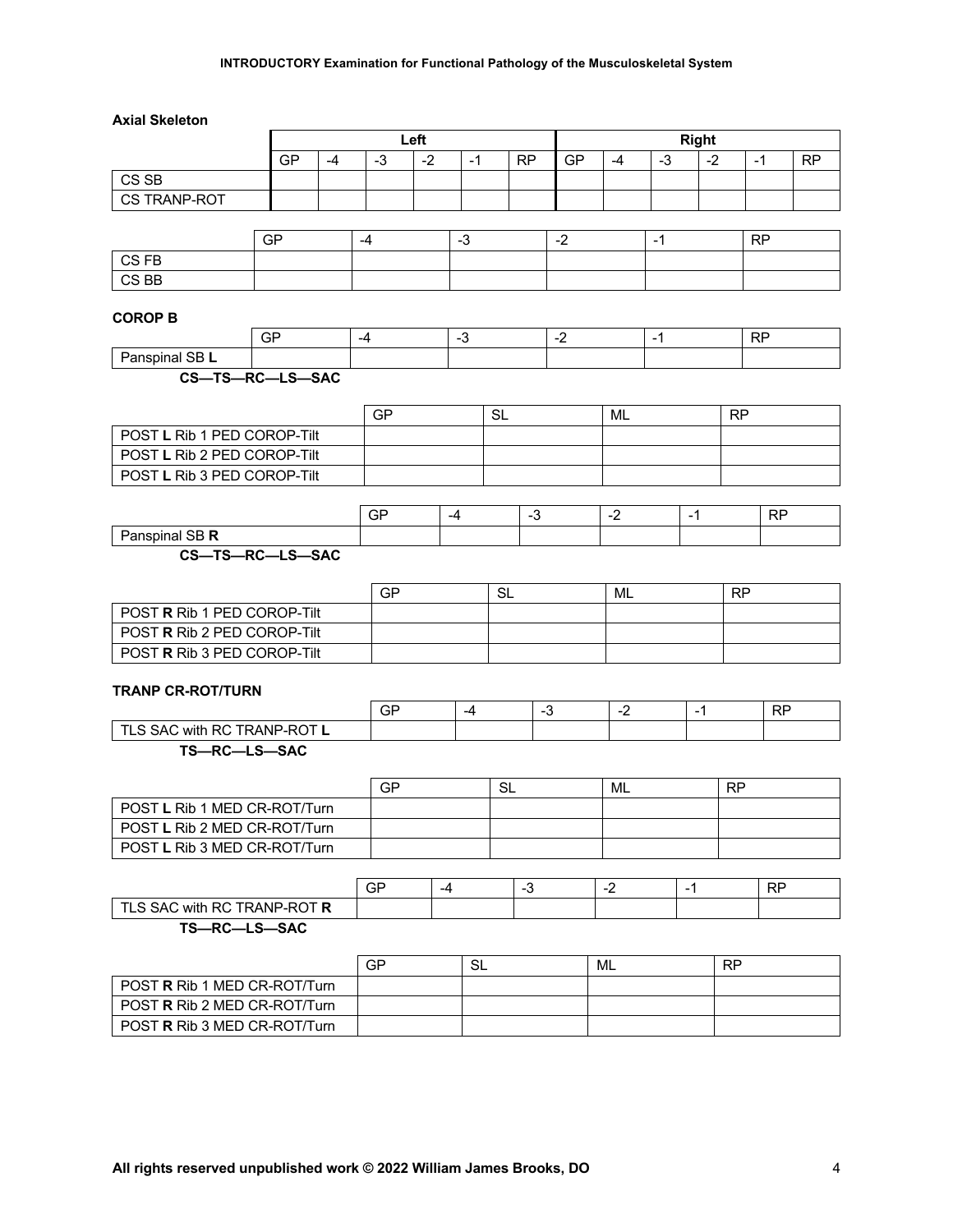## **SAGIP-B**

|                                                                                                                                      | ◡<br>__ | -- |  | - | $\overline{\phantom{a}}$<br>N. |
|--------------------------------------------------------------------------------------------------------------------------------------|---------|----|--|---|--------------------------------|
| -<br>--<br>w<br>−<br>the contract of the contract of the contract of the contract of the contract of the contract of the contract of |         |    |  |   |                                |

## **CS—TS—RC—LS—SAC—INNOMs**

## **Axial Skeleton with Innominates SAGIP-B**

|                                                     | ~-<br>יש | -4 | $\overline{\phantom{a}}$ |  | <b>DD</b><br>ÐГ |
|-----------------------------------------------------|----------|----|--------------------------|--|-----------------|
| <b>FB</b><br>D0<br>INNO<br>)Ms<br>۸/Iti<br>^.<br>ïН |          |    |                          |  |                 |

**CS—TS—RC—LS—SAC—INNOMs**

## **RIGHT SIDELYING**

| Appendicular Skeleton: Pedal Appendages |    |      |    |           |  |  |  |  |  |  |
|-----------------------------------------|----|------|----|-----------|--|--|--|--|--|--|
|                                         | GP | ื้อ∟ | ML | <b>RP</b> |  |  |  |  |  |  |
| L B PED APPEN 90° FB / ABD / BB / ADD   |    |      |    |           |  |  |  |  |  |  |

|                    | <b>DEP</b><br>ΈU |              |    |                | ссон |    |    |         |
|--------------------|------------------|--------------|----|----------------|------|----|----|---------|
|                    | GP               | $\sim$<br>◡∟ | ML | nг<br>$\cdots$ | GP   | ◡∟ | ML | םם<br>- |
| <b>INNOM Glide</b> |                  |              |    |                |      |    |    |         |

## **Axial Skeleton: Thoracolumbar Spine and Ribcage—with Innominates**

|                |    |           | R Turn with CR-ROT from CEPH |           | R Turn with CR-ROT from PED<br><b>GP</b><br><b>SL</b><br>ML |  |  |           |
|----------------|----|-----------|------------------------------|-----------|-------------------------------------------------------------|--|--|-----------|
|                | GP | <b>SL</b> | ML                           | <b>RP</b> |                                                             |  |  | <b>RP</b> |
| T1             |    |           |                              |           |                                                             |  |  |           |
| T <sub>2</sub> |    |           |                              |           |                                                             |  |  |           |
| T <sub>3</sub> |    |           |                              |           |                                                             |  |  |           |
| T <sub>4</sub> |    |           |                              |           |                                                             |  |  |           |
| T <sub>5</sub> |    |           |                              |           |                                                             |  |  |           |
| T <sub>6</sub> |    |           |                              |           |                                                             |  |  |           |
| T7             |    |           |                              |           |                                                             |  |  |           |
| T <sub>8</sub> |    |           |                              |           |                                                             |  |  |           |
| T <sub>9</sub> |    |           |                              |           |                                                             |  |  |           |
| T10            |    |           |                              |           |                                                             |  |  |           |
| T11            |    |           |                              |           |                                                             |  |  |           |
| T12            |    |           |                              |           |                                                             |  |  |           |
| L1             |    |           |                              |           |                                                             |  |  |           |
| L2             |    |           |                              |           |                                                             |  |  |           |
| L <sub>3</sub> |    |           |                              |           |                                                             |  |  |           |
| L4             |    |           |                              |           |                                                             |  |  |           |
| L <sub>5</sub> |    |           |                              |           |                                                             |  |  |           |
| SAC            |    |           |                              |           |                                                             |  |  |           |

|           |    | <b>MED Turn with CR-ROT from CEPH</b> |    |           |    |    | <b>MED Turn with CR-ROT from PED</b> |           |
|-----------|----|---------------------------------------|----|-----------|----|----|--------------------------------------|-----------|
|           | GP | SL                                    | ML | <b>RP</b> | GP | SL | ML                                   | <b>RP</b> |
| $L$ Rib 1 |    |                                       |    |           |    |    |                                      |           |
| $L$ Rib 2 |    |                                       |    |           |    |    |                                      |           |
| $L$ Rib 3 |    |                                       |    |           |    |    |                                      |           |
| $L$ Rib 4 |    |                                       |    |           |    |    |                                      |           |
| $L$ Rib 5 |    |                                       |    |           |    |    |                                      |           |
| $L$ Rib 6 |    |                                       |    |           |    |    |                                      |           |
| $L$ Rib 7 |    |                                       |    |           |    |    |                                      |           |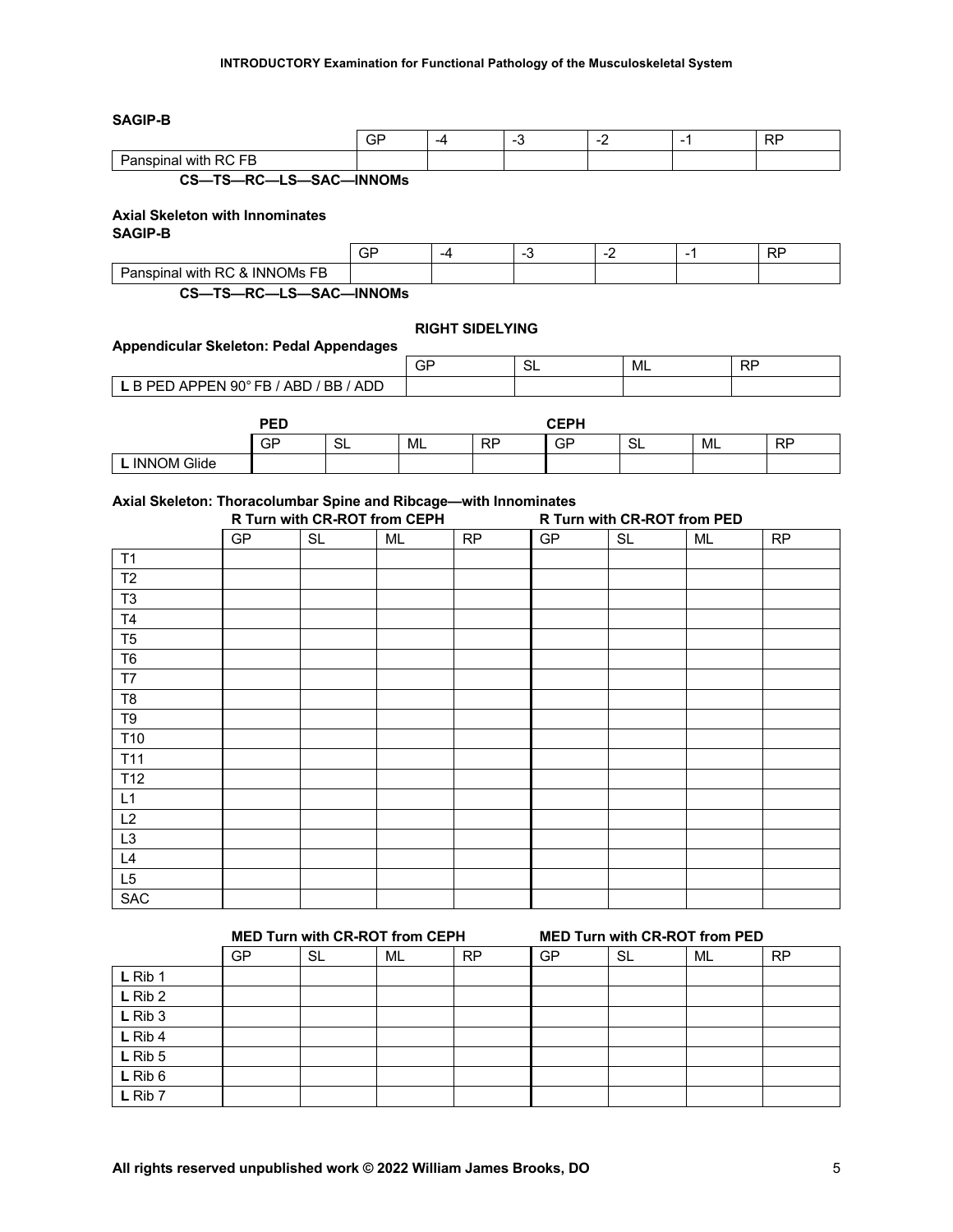| $L$ Rib 8  |  |  |  |  |
|------------|--|--|--|--|
| $L$ Rib 9  |  |  |  |  |
| $L$ Rib 10 |  |  |  |  |
| $L$ Rib 11 |  |  |  |  |
| $L$ Rib 12 |  |  |  |  |

## **L Side Bending from PED**

|                | GP | ົ | ML | <b>DD</b> |
|----------------|----|---|----|-----------|
|                |    |   |    |           |
| ာ              |    |   |    |           |
| L <sub>3</sub> |    |   |    |           |
| $\Delta$       |    |   |    |           |
| L <sub>5</sub> |    |   |    |           |

## **LEFT SIDELYING**

| Appendicular Skeleton: Pedal Appendage            |    |    |    |           |
|---------------------------------------------------|----|----|----|-----------|
|                                                   | GP | ◡∟ | ML | <b>RP</b> |
| $\mathsf I$ R B PED APPEN 90° FB / ABD / BB / ADD |    |    |    |           |

|                          | DEN<br>76 L |         |    |           | <b>CEPH</b> |         |    |         |
|--------------------------|-------------|---------|----|-----------|-------------|---------|----|---------|
|                          | GP          | ິ<br>◡∟ | ML | <b>RP</b> | GP          | ⌒<br>ᇰᆫ | ML | DD<br>M |
| <b>INNOM Glide</b><br>D. |             |         |    |           |             |         |    |         |

#### **Axial Skeleton: Thoracolumbar Spine and Ribcage—with Innominates L Turn with CR-ROT from CEPH L Turn with CR-ROT from PED**

|                 |    |           | L TUIT WILL UN KUT TOIL UCEN |           |    |           | L TUITI WILII UN-RUT IIUIII FED |           |
|-----------------|----|-----------|------------------------------|-----------|----|-----------|---------------------------------|-----------|
|                 | GP | <b>SL</b> | ML                           | <b>RP</b> | GP | <b>SL</b> | ML                              | <b>RP</b> |
| T1              |    |           |                              |           |    |           |                                 |           |
| T2              |    |           |                              |           |    |           |                                 |           |
| T <sub>3</sub>  |    |           |                              |           |    |           |                                 |           |
| T4              |    |           |                              |           |    |           |                                 |           |
| T <sub>5</sub>  |    |           |                              |           |    |           |                                 |           |
| T <sub>6</sub>  |    |           |                              |           |    |           |                                 |           |
| T7              |    |           |                              |           |    |           |                                 |           |
| T <sub>8</sub>  |    |           |                              |           |    |           |                                 |           |
| T <sub>9</sub>  |    |           |                              |           |    |           |                                 |           |
| T10             |    |           |                              |           |    |           |                                 |           |
| T11             |    |           |                              |           |    |           |                                 |           |
| T <sub>12</sub> |    |           |                              |           |    |           |                                 |           |
| L1              |    |           |                              |           |    |           |                                 |           |
| L2              |    |           |                              |           |    |           |                                 |           |
| L <sub>3</sub>  |    |           |                              |           |    |           |                                 |           |
| L4              |    |           |                              |           |    |           |                                 |           |
| L5              |    |           |                              |           |    |           |                                 |           |
| SAC             |    |           |                              |           |    |           |                                 |           |

**MED Turn with CR-ROT from CEPH MED Turn with CR-ROT from PED**

|           | GP | SL | ML | <b>RP</b> | GP | SL | ML | <b>RP</b> |
|-----------|----|----|----|-----------|----|----|----|-----------|
| R Rib 1   |    |    |    |           |    |    |    |           |
| R Rib 2   |    |    |    |           |    |    |    |           |
| R Rib 3   |    |    |    |           |    |    |    |           |
| $R$ Rib 4 |    |    |    |           |    |    |    |           |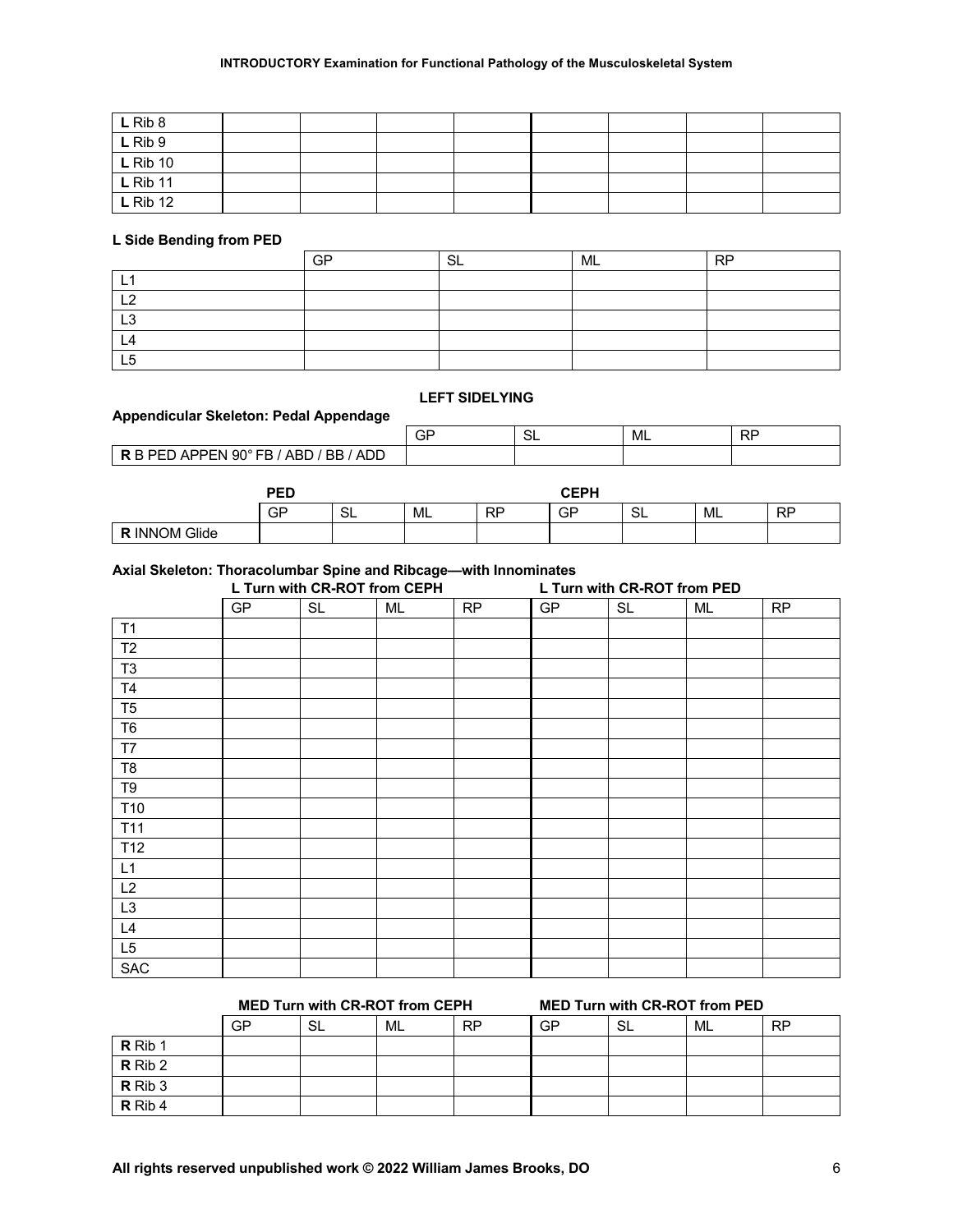| R Rib 5         |  |  |  |  |
|-----------------|--|--|--|--|
| $R$ Rib 6       |  |  |  |  |
| R Rib 7         |  |  |  |  |
| $R$ Rib $8$     |  |  |  |  |
| $R$ Rib 9       |  |  |  |  |
| R Rib 10        |  |  |  |  |
| R Rib 11        |  |  |  |  |
| <b>R</b> Rib 12 |  |  |  |  |

## **R Side Bending from PED**

|                | GP | $\sim$<br>◡∟ | ML | <b>RP</b> |
|----------------|----|--------------|----|-----------|
| L1             |    |              |    |           |
| $\overline{1}$ |    |              |    |           |
| L <sub>3</sub> |    |              |    |           |
| L4             |    |              |    |           |
| L <sub>5</sub> |    |              |    |           |

## **PRONE**

## **Appendicular Skeleton: Cephalic Appendages**

|                                                   | Left |    |    |         |  |           |    | <b>Right</b> |    |  |  |           |
|---------------------------------------------------|------|----|----|---------|--|-----------|----|--------------|----|--|--|-----------|
|                                                   | GP   | -4 | -3 | ົ<br>-1 |  | <b>RP</b> | GP | -4           | -3 |  |  | <b>RP</b> |
| $S$ 90° FB 70° MED ROT BB<br>with CL CS TRANP-ROT |      |    |    |         |  |           |    |              |    |  |  |           |
| S 90° FB 70° MED ROT BB<br>with IL CS TRANP-ROT   |      |    |    |         |  |           |    |              |    |  |  |           |
| S BB with IL CS TRANP-ROT                         |      |    |    |         |  |           |    |              |    |  |  |           |

## **Appendicular Skeleton: Pedal Appendages without Innominates**

|                      |    |     | Left |           | <b>Right</b> |                   |    |           |
|----------------------|----|-----|------|-----------|--------------|-------------------|----|-----------|
|                      | GP | -SL | ML   | <b>RP</b> | GP           | $\mathbf{C}$<br>◡ | ML | <b>RP</b> |
| TAL Glide MED        |    |     |      |           |              |                   |    |           |
| <b>TAL Glide LAT</b> |    |     |      |           |              |                   |    |           |
| Wholefoot BB         |    |     |      |           |              |                   |    |           |

|                        |    |    | Left |   |           | <b>Right</b> |    |     |    |                          |    |
|------------------------|----|----|------|---|-----------|--------------|----|-----|----|--------------------------|----|
|                        | GP | -3 |      | - | <b>RP</b> | GP           | -4 | - 3 | -2 | $\overline{\phantom{a}}$ | RP |
| Leg BB with Foot BB    |    |    |      |   |           |              |    |     |    |                          |    |
| 90° B MED ROT @ FA     |    |    |      |   |           |              |    |     |    |                          |    |
| 90° B LAT ROT @ FA     |    |    |      |   |           |              |    |     |    |                          |    |
| $90^\circ$ B BB $@$ FA |    |    |      |   |           |              |    |     |    |                          |    |

## **Axial Skeleton with Innominates: Postural Context**

**Propped**

|       | $\sqrt{2}$ | -<br>╌ | ML | n r<br>M |
|-------|------------|--------|----|----------|
| Total |            |        |    |          |

## **INNOMs—SAC—LS—TS—RC—CS**

## **Kneeling**

|  | -4 |                                                                                                                       |  | . |
|--|----|-----------------------------------------------------------------------------------------------------------------------|--|---|
|  |    |                                                                                                                       |  |   |
|  |    | $\mathbf{r}$ ( ) $\mathbf{r}$ ( ) in $\mathbf{r}$ and $\mathbf{r}$ and $\mathbf{r}$ and $\mathbf{r}$ and $\mathbf{r}$ |  |   |

**Feet—Legs—Thighs—INNOMs—SAC—LS—TS—RC—CS**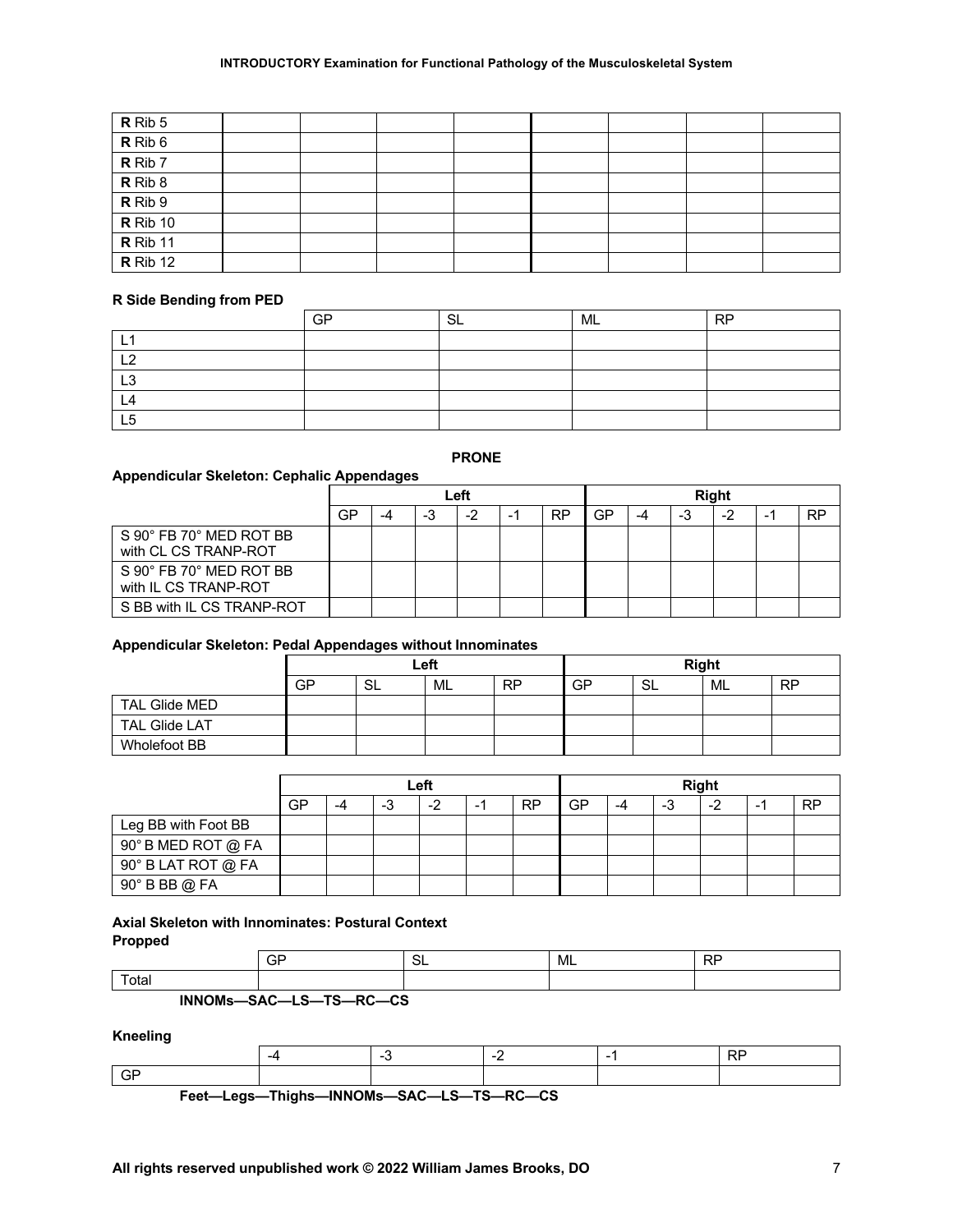**Fold-up**

|                          | GF        | ັ               | ML | $\sim$<br>- |
|--------------------------|-----------|-----------------|----|-------------|
| Total                    |           |                 |    |             |
| $\overline{\phantom{0}}$ | .<br>____ | --- -- -- -- -- |    |             |

# **Feet—Legs—Thighs—INNOMs—SAC—LS—TS—RC—CS**

## **Axial Skeleton: Sacrum in Standard Posture**

**Tilt on L/R Axis**

|                  | GP | SL | ML | <b>RP</b> |           | GP | SL | ML | <b>RP</b> |
|------------------|----|----|----|-----------|-----------|----|----|----|-----------|
| <b>Base POST</b> |    |    |    |           | Apex ANT  |    |    |    |           |
| Base ANT         |    |    |    |           | Apex POST |    |    |    |           |

## **Turn on C/P Axis**

|                      | GP | $\sim$<br>5L. | ML | <b>RP</b> |                      | GP | $\sim$<br>SL | ML | <b>RP</b> |
|----------------------|----|---------------|----|-----------|----------------------|----|--------------|----|-----------|
| <b>R</b> Border POST |    |               |    |           | . Border ANT         |    |              |    |           |
| . Border ANT         |    |               |    |           | <b>R</b> Border POST |    |              |    |           |

## **Tilt/Turn on Diagonal Axes**

|                       | GP | SL | ML | <b>RP</b> |                   | GP | <b>SL</b> | ML | <b>RP</b> |
|-----------------------|----|----|----|-----------|-------------------|----|-----------|----|-----------|
| On Diagonal R Axis:   |    |    |    |           |                   |    |           |    |           |
| L Base POST           |    |    |    |           | <b>R PLA ANT</b>  |    |           |    |           |
| On Diagonal R Axis:   |    |    |    |           |                   |    |           |    |           |
| L Base ANT            |    |    |    |           | <b>R PLA POST</b> |    |           |    |           |
| On Diagonal L Axis:   |    |    |    |           |                   |    |           |    |           |
| <b>R</b> Base POST    |    |    |    |           | L PLA ANT         |    |           |    |           |
| On Diagonal L Axis: R |    |    |    |           |                   |    |           |    |           |
| <b>Base ANT</b>       |    |    |    |           | <b>L PLA POST</b> |    |           |    |           |

## **Axial Skeleton: Sacrum in Propped**

**Tilt on L/R Axis**

|                  | GP | c.<br>◡ | ML | <b>RP</b> |           | GP | -SL | ML | <b>RP</b> |
|------------------|----|---------|----|-----------|-----------|----|-----|----|-----------|
| <b>Base POST</b> |    |         |    |           | Apex ANT  |    |     |    |           |
| Base ANT         |    |         |    |           | Apex POST |    |     |    |           |

## **Turn on C/P Axis**

|                      | GP | SL | ML | <b>RP</b> |                      | GP | $\sim$<br>-SL | ML | <b>RP</b> |
|----------------------|----|----|----|-----------|----------------------|----|---------------|----|-----------|
| <b>R</b> Border POST |    |    |    |           | Border ANT           |    |               |    |           |
| Border ANT           |    |    |    |           | <b>R</b> Border POST |    |               |    |           |

## **Tilt/Turn on Diagonal Axes**

|                                           | GP | SL | ML | <b>RP</b> |                   | GP | SL | ML | <b>RP</b> |
|-------------------------------------------|----|----|----|-----------|-------------------|----|----|----|-----------|
| On Diagonal <b>R</b> Axis:<br>L Base POST |    |    |    |           | <b>R PLA ANT</b>  |    |    |    |           |
| On Diagonal R Axis:<br>L Base ANT         |    |    |    |           | <b>R PLA POST</b> |    |    |    |           |
| On Diagonal L Axis:<br><b>R</b> Base POST |    |    |    |           | L PLA ANT         |    |    |    |           |
| On Diagonal L Axis:<br><b>R</b> Base ANT  |    |    |    |           | <b>L PLA POST</b> |    |    |    |           |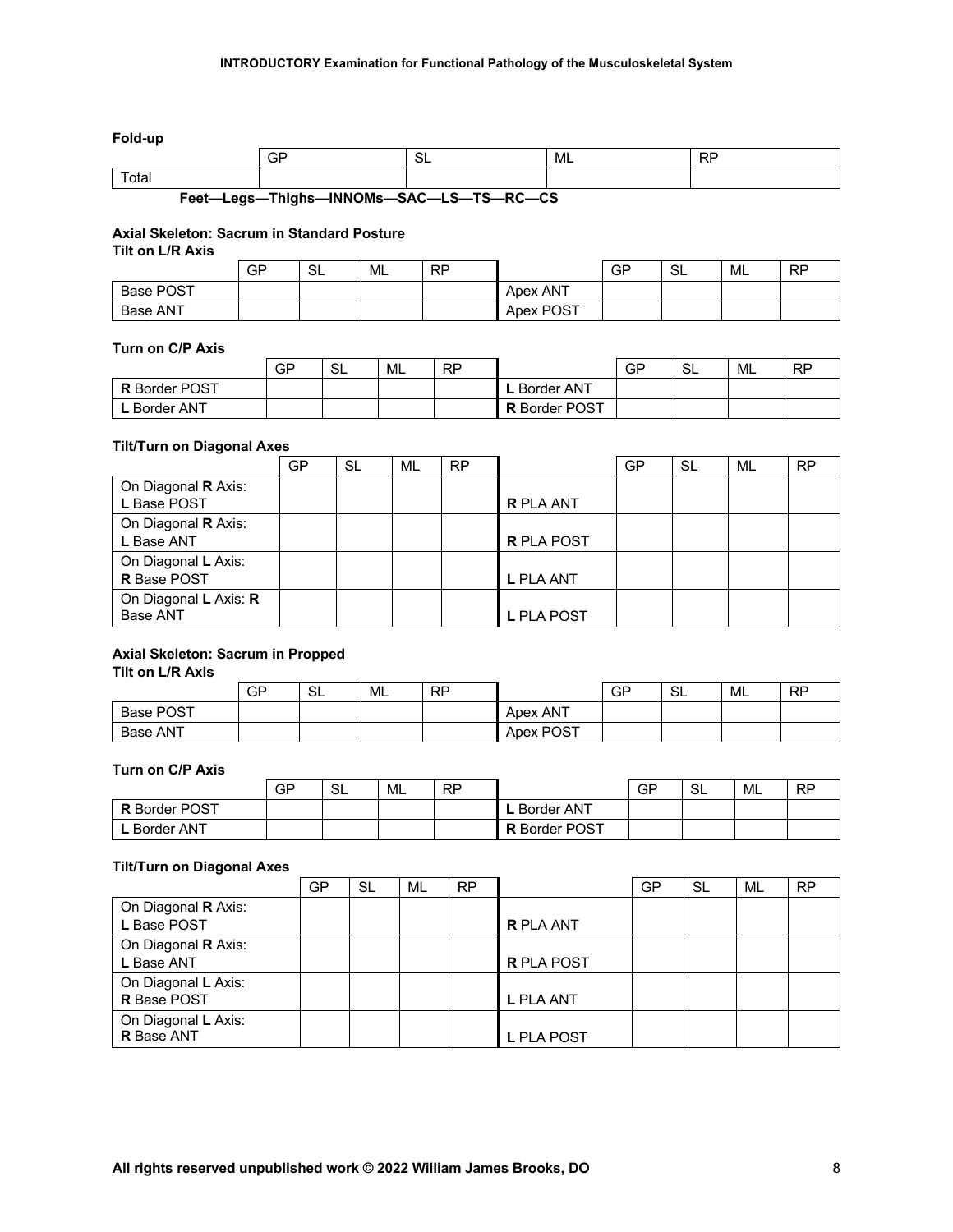## **Axial Skeleton: Sacrum in Fold-up Tilt on L/R Axis**

|           | GP | <b>QI</b><br>◡ | <b>ML</b> | <b>RP</b> |           | GP | -SL | ML | <b>RP</b> |
|-----------|----|----------------|-----------|-----------|-----------|----|-----|----|-----------|
| Base POST |    |                |           |           | Apex ANT  |    |     |    |           |
| Base ANT  |    |                |           |           | Apex POST |    |     |    |           |

## **Turn on C/P Axis**

| <b>R</b> Border POST | GP | SL | ML | <b>RP</b> | <b>Border ANT</b>    | GP | SL | ML | <b>RP</b> |
|----------------------|----|----|----|-----------|----------------------|----|----|----|-----------|
| . Border ANT         |    |    |    |           | <b>R</b> Border POST |    |    |    |           |

## **Tilt/Turn on Diagonal Axes**

|                                           | GP | SL | ML | <b>RP</b> |                   | GP | SL | ML | <b>RP</b> |
|-------------------------------------------|----|----|----|-----------|-------------------|----|----|----|-----------|
| On Diagonal R Axis:<br>L Base POST        |    |    |    |           | <b>R PLA ANT</b>  |    |    |    |           |
| On Diagonal R Axis:<br>L Base ANT         |    |    |    |           | <b>R PLA POST</b> |    |    |    |           |
| On Diagonal L Axis:<br><b>R</b> Base POST |    |    |    |           | L PLA ANT         |    |    |    |           |
| On Diagonal L Axis:<br><b>R</b> Base ANT  |    |    |    |           | <b>L PLA POST</b> |    |    |    |           |

## **SUPINE**

## **Appendicular Skeleton: Pedal Appendages**

|                                                                         |    |    | <b>Right</b> |           | Left |           |    |           |  |
|-------------------------------------------------------------------------|----|----|--------------|-----------|------|-----------|----|-----------|--|
|                                                                         | GP | SL | ML           | <b>RP</b> | GP   | <b>SL</b> | ML | <b>RP</b> |  |
| Leg MED ROT                                                             |    |    |              |           |      |           |    |           |  |
| Leg LAT ROT                                                             |    |    |              |           |      |           |    |           |  |
| SIMUL CR-Tilt CEPH FIB ANT &<br>TIB POST with<br>PED FIB POST & TIB ANT |    |    |              |           |      |           |    |           |  |
| SIMUL CR-Tilt CEPH FIB POST &<br>TIB ANT with<br>PED FIB ANT & TIB POST |    |    |              |           |      |           |    |           |  |

|                 |    | <b>Right</b> |         |      |   |           | Left |    |    |    |                          |           |
|-----------------|----|--------------|---------|------|---|-----------|------|----|----|----|--------------------------|-----------|
|                 | GP | -4           | n<br>-3 | $-2$ | ۰ | <b>RP</b> | GP   | -4 | -3 | -2 | $\overline{\phantom{0}}$ | <b>RP</b> |
| SIMUL S MED ROT |    |              |         |      |   |           |      |    |    |    |                          |           |
| SIMUL S LAT ROT |    |              |         |      |   |           |      |    |    |    |                          |           |
| S ADD           |    |              |         |      |   |           |      |    |    |    |                          |           |
| S ABD           |    |              |         |      |   |           |      |    |    |    |                          |           |
| S <sub>FB</sub> |    |              |         |      |   |           |      |    |    |    |                          |           |

|                           | <b>Right</b> |  |    |      |    | Left |    |    |    |      |                          |           |
|---------------------------|--------------|--|----|------|----|------|----|----|----|------|--------------------------|-----------|
|                           | GP           |  | -3 | $-2$ | ۰. | RP   | GP | -4 | -3 | $-2$ | $\overline{\phantom{a}}$ | <b>RP</b> |
| $BFB$ $@$ Hip             |              |  |    |      |    |      |    |    |    |      |                          |           |
| 90° B 90° FB MED ROT @ FA |              |  |    |      |    |      |    |    |    |      |                          |           |
| 90° B 90° FB LAT ROT @ FA |              |  |    |      |    |      |    |    |    |      |                          |           |
| B 90° FB ADD @ FA         |              |  |    |      |    |      |    |    |    |      |                          |           |
| B 90° FB ABD @ Hip        |              |  |    |      |    |      |    |    |    |      |                          |           |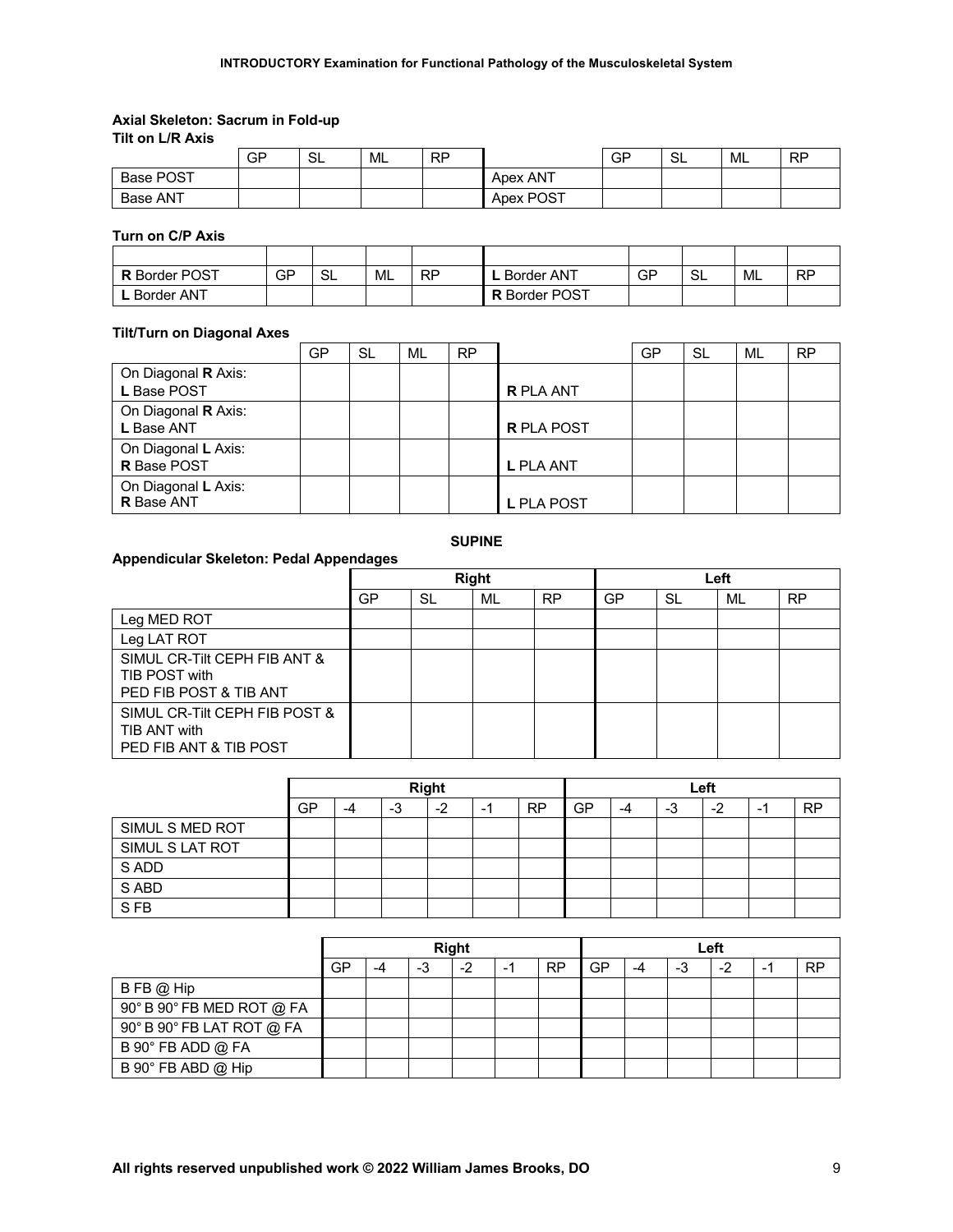## **Appendicular Skeleton: Cephalic Appendages RIGHT**

|                                          | GP | -4 | -0 | - | <b>RP</b> |
|------------------------------------------|----|----|----|---|-----------|
| $90^\circ$ B LAT ROT @ GH                |    |    |    |   |           |
| $90^\circ$ B $90^\circ$ ABD LAT ROT @ GH |    |    |    |   |           |
| $90^\circ$ B $90^\circ$ ABD MED ROT @ GH |    |    |    |   |           |
| 90° B 90° ABD MED ROT @ Shoulder         |    |    |    |   |           |

|                                     | GP | SL | ML | <b>RP</b> |
|-------------------------------------|----|----|----|-----------|
| Forearm Supination in S             |    |    |    |           |
| Forearm Pronation in S              |    |    |    |           |
| Distal Ulna POST Glide in PRON      |    |    |    |           |
| Hand FB                             |    |    |    |           |
| Hand BB                             |    |    |    |           |
| Hand ABD                            |    |    |    |           |
| Hand ADD                            |    |    |    |           |
| Hand & Finger FB in PRON: Peaking   |    |    |    |           |
| Hand & Finger BB in SUP: Flattening |    |    |    |           |
| MC 1/2/3/4/5 ANT Tilt               |    |    |    |           |

## **LEFT**

|                                          | GP | -4 | - 3 |  | RP |
|------------------------------------------|----|----|-----|--|----|
| $90^\circ$ B LAT ROT                     |    |    |     |  |    |
| $90^\circ$ B $90^\circ$ ABD LAT ROT      |    |    |     |  |    |
| $90^\circ$ B $90^\circ$ ABD MED ROT @ GH |    |    |     |  |    |
| 90° B 90° ABD MED ROT @ Shoulder         |    |    |     |  |    |

|                                     | GP | <b>SL</b> | <b>ML</b> | <b>RP</b> |
|-------------------------------------|----|-----------|-----------|-----------|
| Forearm Supination in S             |    |           |           |           |
| Forearm Pronation in S              |    |           |           |           |
| Distal Ulna POST Glide in PRON      |    |           |           |           |
| Hand FB                             |    |           |           |           |
| Hand BB                             |    |           |           |           |
| Hand ABD                            |    |           |           |           |
| Hand ADD                            |    |           |           |           |
| Hand & Finger BB in SUP: Flattening |    |           |           |           |
| Hand & Finger FB in PRON: Peaking   |    |           |           |           |
| MC 1/2/3/4/5 ANT Tilt               |    |           |           |           |

|               |    |                             | <b>Right</b> |           | Left |      |    |           |  |
|---------------|----|-----------------------------|--------------|-----------|------|------|----|-----------|--|
|               | GP | $\mathbf{C}^{\prime}$<br>ᇰᆫ | ML           | <b>RP</b> | GP   | - SL | ML | <b>RP</b> |  |
| CLAV ADD @ SC |    |                             |              |           |      |      |    |           |  |
| CLAV ABD @ SC |    |                             |              |           |      |      |    |           |  |

|                                     | <b>Right</b> |    |     |              |     | Left      |    |    |                  |                                    |                          |            |
|-------------------------------------|--------------|----|-----|--------------|-----|-----------|----|----|------------------|------------------------------------|--------------------------|------------|
|                                     | GP           | -4 | - 0 | $\sim$<br>-4 | $-$ | <b>RP</b> | GP | -4 | $\sqrt{2}$<br>п. | c<br>$\overline{\phantom{a}}$<br>- | $\overline{\phantom{a}}$ | חם<br>- 11 |
| <b>FB</b><br>$\sim$<br>SIML<br>JL S |              |    |     |              |     |           |    |    |                  |                                    |                          |            |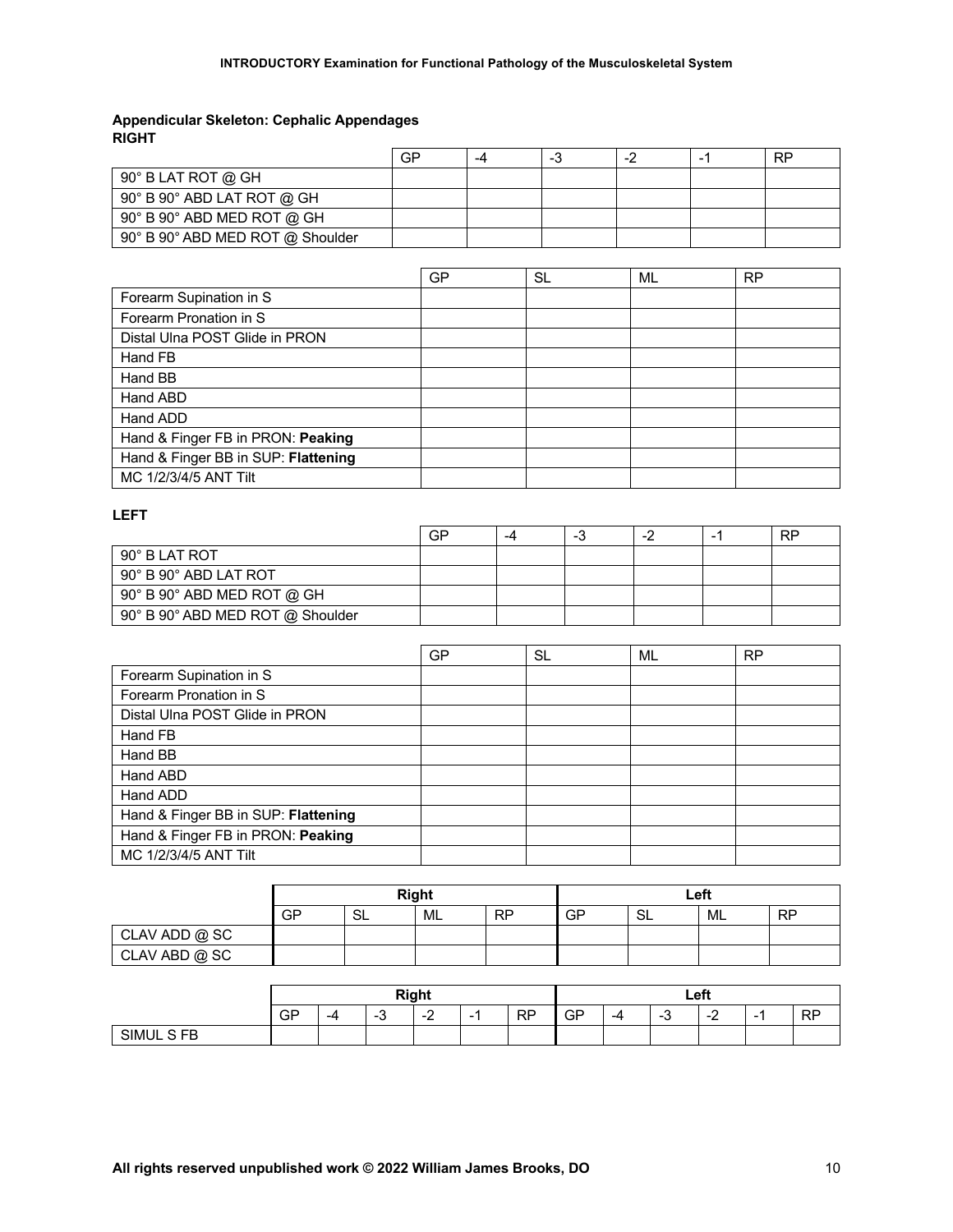## **Appendicular Skeleton: Innominates**

|                                      | GP | SL | ML | <b>RP</b> |                                                    | GP | SL | ML | <b>RP</b> |
|--------------------------------------|----|----|----|-----------|----------------------------------------------------|----|----|----|-----------|
| POST Glide <b>R</b>                  |    |    |    |           | POST Glide L                                       |    |    |    |           |
| SAGITP CR-Tilt R<br>CEPH SIMUL L PED |    |    |    |           | <b>SAGITP CR-Tilt L</b><br>CEPH SIMUL <b>R</b> PED |    |    |    |           |
| SIMUL MED ROT R                      |    |    |    |           | SIMUL MED ROT L                                    |    |    |    |           |
| SIMUL LAT ROT <b>R</b>               |    |    |    |           | SIMUL LAT ROT L                                    |    |    |    |           |

# **Axial Skeleton**

**Sternal Spring**

|                                      |    | <b>PED Sternal Body</b> |    |           | <b>CEPH Sternal Body</b> |    |    |           |
|--------------------------------------|----|-------------------------|----|-----------|--------------------------|----|----|-----------|
|                                      | GP | SL                      | ML | <b>RP</b> | GP                       | SL | ML | <b>RP</b> |
| With SIMUL S CEPH<br><b>APPEN FB</b> |    |                         |    |           |                          |    |    |           |

|                               |    |              | <b>Sternal Angle</b> |           | <b>Manubrium</b> |        |    |           |  |
|-------------------------------|----|--------------|----------------------|-----------|------------------|--------|----|-----------|--|
|                               | GP | $\sim$<br>∟ت | ML                   | <b>RP</b> | GP               | ົ<br>◡ | ML | <b>RP</b> |  |
| With SIMUL S CEPH<br>APPEN FB |    |              |                      |           |                  |        |    |           |  |

## **Sagittal Plane Progressing CEPH to PED**

|                | <b>ANT Tilt</b> |           |    |           | <b>POST Tilt</b> |           |    |           |  |
|----------------|-----------------|-----------|----|-----------|------------------|-----------|----|-----------|--|
|                | GP              | <b>SL</b> | ML | <b>RP</b> | GP               | <b>SL</b> | ML | <b>RP</b> |  |
| Occiput        |                 |           |    |           |                  |           |    |           |  |
| C <sub>1</sub> |                 |           |    |           |                  |           |    |           |  |
| C <sub>2</sub> |                 |           |    |           |                  |           |    |           |  |
| C <sub>3</sub> |                 |           |    |           |                  |           |    |           |  |
| C <sub>4</sub> |                 |           |    |           |                  |           |    |           |  |
| C <sub>5</sub> |                 |           |    |           |                  |           |    |           |  |
| C <sub>6</sub> |                 |           |    |           |                  |           |    |           |  |
| C7             |                 |           |    |           |                  |           |    |           |  |

## **CS Turn from POST to ANT Progressing CEPH to PED to the Left and Right**

|                | <b>Right</b> |           |     |           | Left |           |    |           |  |
|----------------|--------------|-----------|-----|-----------|------|-----------|----|-----------|--|
|                | GP           | <b>SL</b> | ML. | <b>RP</b> | GP   | <b>SL</b> | ML | <b>RP</b> |  |
| Occiput        |              |           |     |           |      |           |    |           |  |
| C <sub>1</sub> |              |           |     |           |      |           |    |           |  |
| C <sub>2</sub> |              |           |     |           |      |           |    |           |  |
| C <sub>3</sub> |              |           |     |           |      |           |    |           |  |
| C <sub>4</sub> |              |           |     |           |      |           |    |           |  |
| C <sub>5</sub> |              |           |     |           |      |           |    |           |  |
| C6             |              |           |     |           |      |           |    |           |  |
| C7             |              |           |     |           |      |           |    |           |  |

## **CS Turn from ANT to POST Progressing CEPH to PED to the Left and Right**

|                | Left |    |    |           | <b>Right</b> |           |    |           |  |  |
|----------------|------|----|----|-----------|--------------|-----------|----|-----------|--|--|
|                | GP   | SL | ML | <b>RP</b> | GP           | <b>SL</b> | ML | <b>RP</b> |  |  |
| Occiput        |      |    |    |           |              |           |    |           |  |  |
| $\sim$<br>◡    |      |    |    |           |              |           |    |           |  |  |
| C <sub>2</sub> |      |    |    |           |              |           |    |           |  |  |
| C <sub>3</sub> |      |    |    |           |              |           |    |           |  |  |